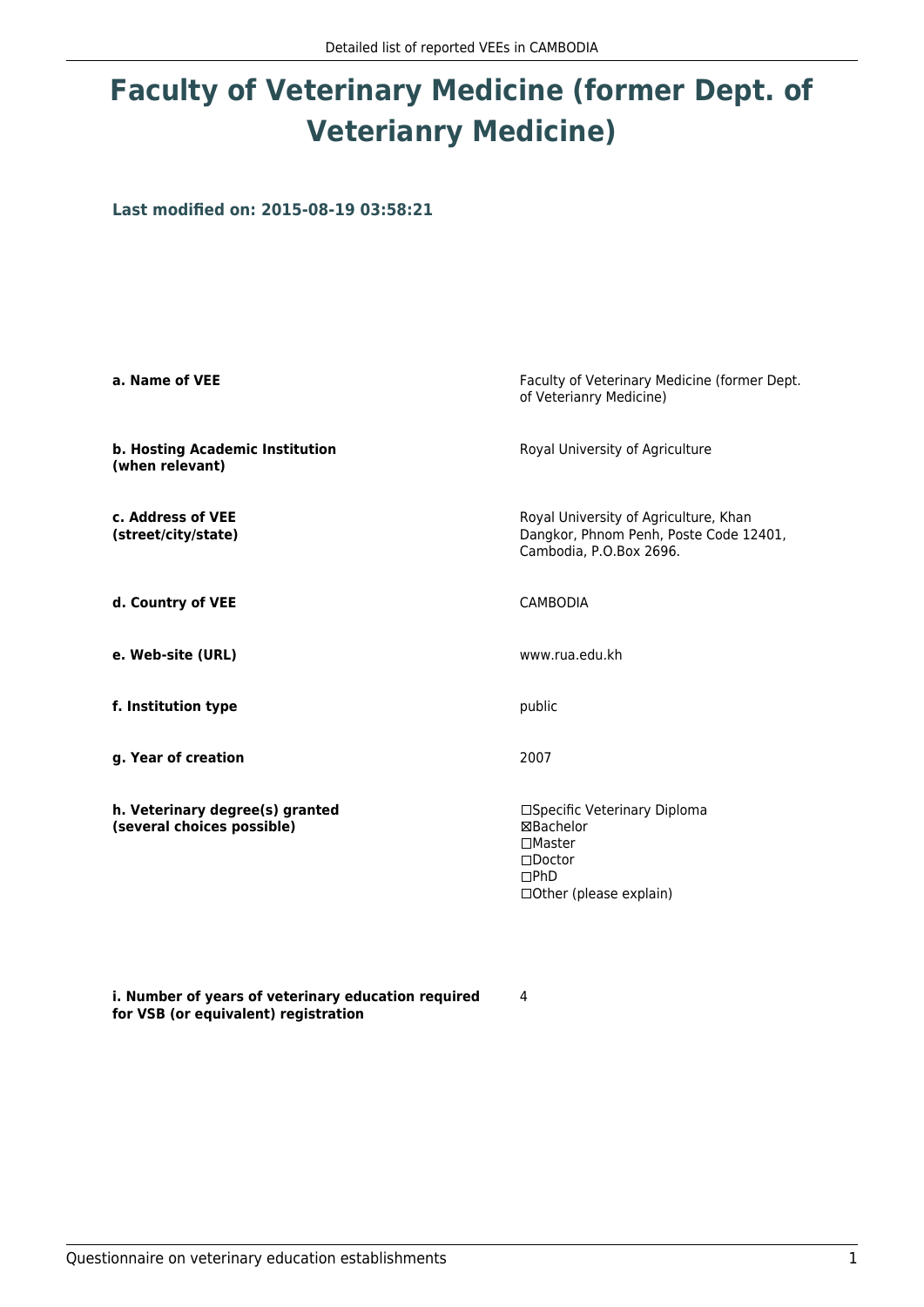## **j. Average number of veterinary students per class within the establishment**

|                                                                                                   | 1st Year                                                                                                                                                              | 51-100                                                                                                       |
|---------------------------------------------------------------------------------------------------|-----------------------------------------------------------------------------------------------------------------------------------------------------------------------|--------------------------------------------------------------------------------------------------------------|
|                                                                                                   | 2d Year                                                                                                                                                               | 51-100                                                                                                       |
|                                                                                                   | <b>3d Year</b>                                                                                                                                                        | 51-100                                                                                                       |
|                                                                                                   | 4th Year                                                                                                                                                              | 51-100                                                                                                       |
|                                                                                                   | 5th Year                                                                                                                                                              |                                                                                                              |
|                                                                                                   | 6th Year                                                                                                                                                              |                                                                                                              |
|                                                                                                   | 7th Year                                                                                                                                                              |                                                                                                              |
| k. Average number of veterinary graduates per year<br>from the establishment                      | 51-100                                                                                                                                                                |                                                                                                              |
| I. Minimum education required for admission to the<br>establishment<br>(several choices possible) | ⊠High School University Entrance<br>Qualification<br>□Pre-Veterinary Science Diploma<br>□Pre-Veterinary Science Degree<br>□Other specific VEE entrance qualifications |                                                                                                              |
| m. Is there a selection procedure at<br>(several choices possible)                                | ⊠National level<br>□State level<br>□Establishment level                                                                                                               |                                                                                                              |
| n. National accreditation/certification/approval                                                  | Yes                                                                                                                                                                   |                                                                                                              |
|                                                                                                   | <b>Accrediting agency:</b>                                                                                                                                            |                                                                                                              |
|                                                                                                   | <b>Name of the Agency</b>                                                                                                                                             | Accreditation<br>Committee of<br>Cambodia                                                                    |
|                                                                                                   | <b>Address of the</b><br><b>Agency</b>                                                                                                                                | No. 201, Preah<br>Norodom Blvd<br>(41), Pre-<br>School<br>Teacher<br>Training<br>Center, 12302<br>Phnom Penh |
|                                                                                                   | Country of the<br><b>Agency</b>                                                                                                                                       | Cambodia                                                                                                     |
|                                                                                                   | Date granted (yyyy-<br>mm-dd)                                                                                                                                         | 2013-08-09                                                                                                   |
|                                                                                                   | <b>Period of validity</b><br>(years)                                                                                                                                  | 3                                                                                                            |